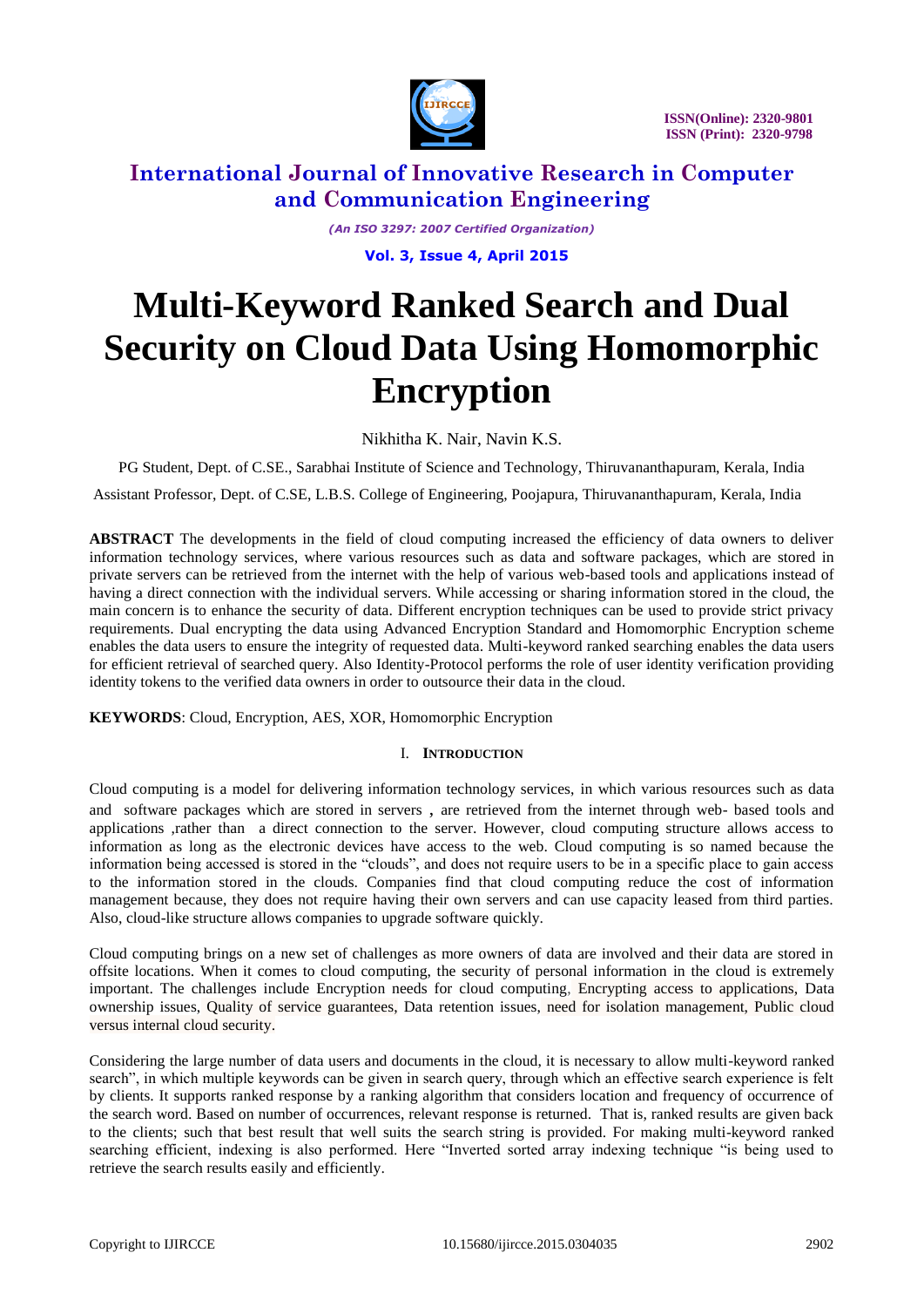

*(An ISO 3297: 2007 Certified Organization)*

#### **Vol. 3, Issue 4, April 2015**

For protecting data privacy, encryption techniques can be performed by the data owners before outsourcing the data to public cloud. In "Single encryption", expert users can easily decrypt the data and reduce its essence. So, Dual encryption is required.

For security and privacy on data that is sent by the data owner to cloud for the data users, encryption that is performed is Dual encryption. The data sent by the data owner is encrypted and then stored in the cloud. But through this type of single encryption, expert network engineers can easily decrypt the data with assumption and reduce its essence. So, there is a need for dual-encryption to be provided for the data with pair key for a single data. These key can be hold by Cloud and the File Owner.

When the data owner sent encrypted data along with the index key to the cloud for the data users, then dual- encryption is performed on the data by the cloud, so that even the expert cannot decrypt the data easily. The data that is sent by the data owner to the cloud is first encrypted using AES (Advanced Encryption Standard) .The Cloud then performs Homomorphic encryption on the encrypted data sent by the data owner that generated homomorphic tags that indicates the correctness of data stored in the cloud. The data user then should perform dual decryption in order to retrieve the original data stored in the cloud. Here key generation is through "Attribute-based key generation technique".

System uses "Identity Protocol "that issue identity tokens to data owners based on their identity attributes for user account verification. For data owners to upload their encrypted data in the cloud, Identity protocol should grant permission to them. Identity protocol performs both user verification and file verification before uploading the encrypted files by the data owner in the cloud. That is, for the data owners to upload their encrypted file in the cloud, Identity protocol should grant permission by verifying the user and the encrypted file.

Dual Security with fully homomorphic encryption aims to bring forth the following objective-Dual encryption to provide additional security on stored data using AES encryption standard and Homomorphic encryption standard.



Fig.1. Architecture of the search over encrypted cloud data.

The remainder of this paper is organized as: The section II deals with the related work. In section III, the system model, design goals and the preliminary is introduced. Section IV deals with framework and privacy requirements for the entire system design, followed by section V, which describes the methodology of entire system functioning. Section VI describes the homomorphic encryption scheme used on the cloud data and we conclude the paper in Section VII.

#### II. **RELATED WORK**

In [2] attempt to solve the problem of supporting efficient ranked keyword search for achieving effective utilization of remotely stored encrypted data in Cloud Computing is performed. Ranked search greatly enhances system usability by enabling search result relevance ranking instead of sending undifferentiated results, and further ensures the file retrieval accuracy. To effectively support ranked search over encrypted file collection, the newly developed cryptographic primitive – order preserving symmetric encryption (OPSE) is used to achieve more practical performance. OPSE is a deterministic encryption scheme where the numerical ordering of plaintexts, gets preserved by the encryption function. Due to deterministic properties, if we use OPSE directly over these sampled relevance scores, the resulting cipher text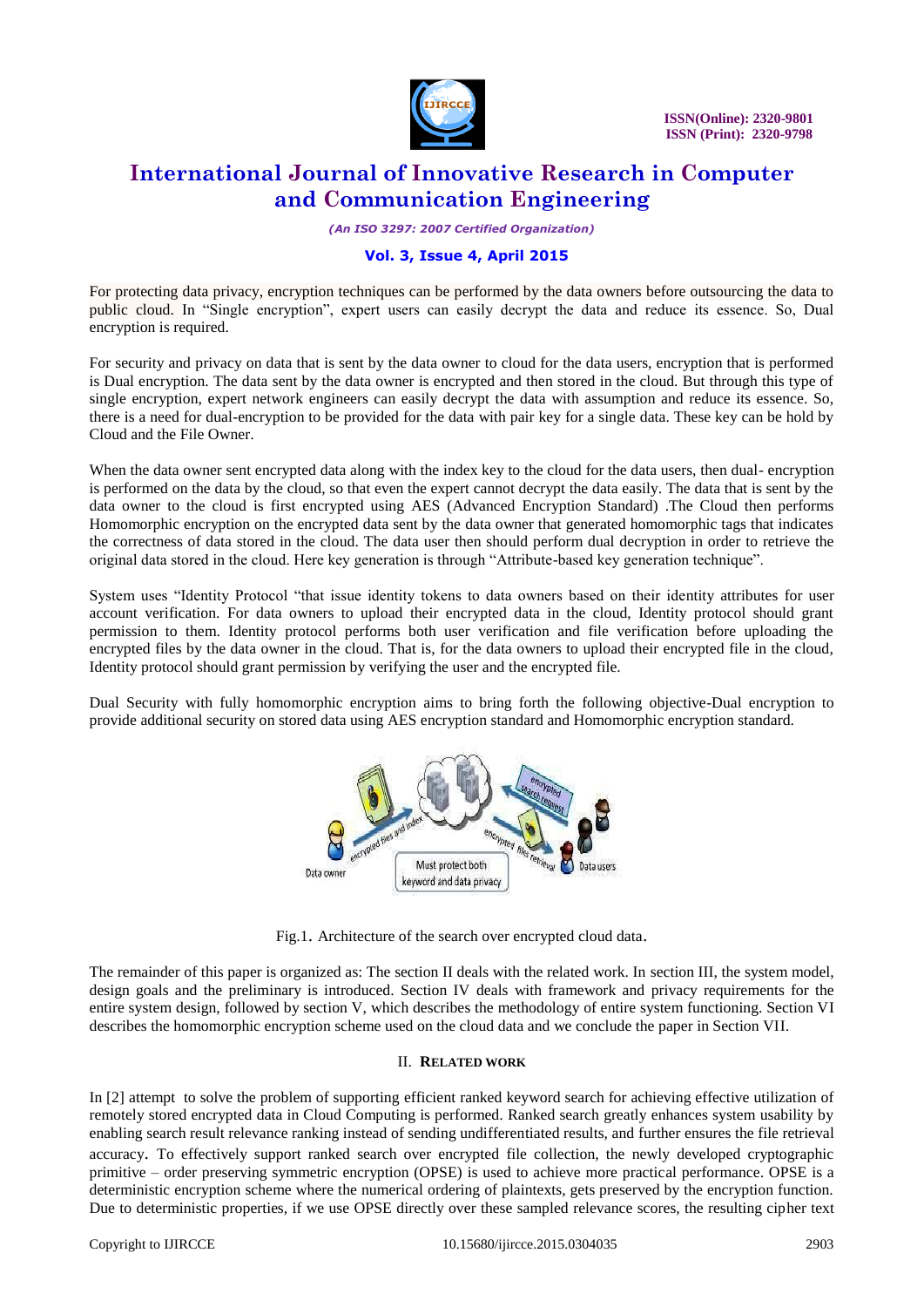

*(An ISO 3297: 2007 Certified Organization)*

#### **Vol. 3, Issue 4, April 2015**

shall share exactly the same distribution as the relevance score. In [5] discusses the concept of Cloud computing to achieve a complete definition of what a Cloud is, using the main characteristics. It identifies different types of cloud systems and actors involved. Depending on the type of provided capability, there are three scenarios where Clouds are used: **1.** *Infrastructure as a Service,* **2**. *Platform as a Service* and **3.** *Software as a Service.* In [8] a new framework is proposed for the problem of multi-keyword ranked search over encrypted cloud data, and to establish a variety of privacy requirements. Among various multi-keyword semantics, the efficient similarity measure is "coordinate matching", that is, as many matches are possible, to effectively capture the relevance of outsourced documents to the query keywords, and it uses "inner product similarity" to quantitatively evaluate such similarity measure. In [9] a viable solution for multi-keyword ranked query problems over encrypted data in the cloud environment is provided. A novel algorithm called MKQE uses a partitioned matrices approach. When the amount of encrypted data increases and more keywords need to be introduced, the searching infrastructure can be naturally expanded with the minimal overhead.

#### A.SYSTEM MODEL

# III. **PROBLEM FORMULATION**

Considering a cloud data hosting service, involving three different entities playing different roles, as illustrated in figure.1: the data user, the data owner, and the cloud server. The data owner has a large collection of data documents to be outsourced to the cloud server. The data owner sends the encrypted data along with an index to the cloud server. The cloud server then performs dual encryption and stores that encrypted data in the cloud. Upon receiving the search request from the data users, the cloud server is responsible to search the index and return the corresponding set of encrypted data. For improving the accuracy of document retrieval, the search results should be ranked by the cloud server according to some ranking criteria such as coordinate matching. The data user has to perform dual- decryption in order to obtain the original data.

#### B. DESIGN GOALS

To enable dual security on cloud data, system design should achieve security guarantees as follows.

#### **Multi-keyword Ranked Search:**

For designing search schemes which allow multi-keyword query and provide result similarity ranking for effective data retrieval, instead of returning undifferentiated results.

#### **Dual Security:**

To prevent the cloud server from learning additional information from the data collection and the index, and to meet privacy requirements as specified in section IV.

#### A. PRELIMINARY ON ADVANCED ENCRYPTION STANDARD

When the data owner has a collection of data documents to be outsourced to the cloud server, the data owner performs encryption on the data to be outsourced using AES (Advanced Encryption standard) and generates a private key (owner key) using Attribute-based key generation technique.

#### D. PRELIMINARY ON HOMOMORPHIC ENCRYPTION STANDARD.

The cloud when receives the encrypted data of the data owner forwarded by the Identity protocol, the cloud performs dual-encryption using Homomorphic encryption scheme on them and generates a cloud key. Both the cloud key and owner key are required by the data users for decryption and retrieving the original data.

#### E. PRELIMINARY ON COORDINATE MATCHING.

Coordinate matching is a similarity measure which uses the number of query words appearing in the document to quantify the relevance of that document to the query. Because of huge amount of outsourced data, it is more flexible for the data users to specify a list of keywords indicating their interest and retrieve the most relevant documents with a rank order.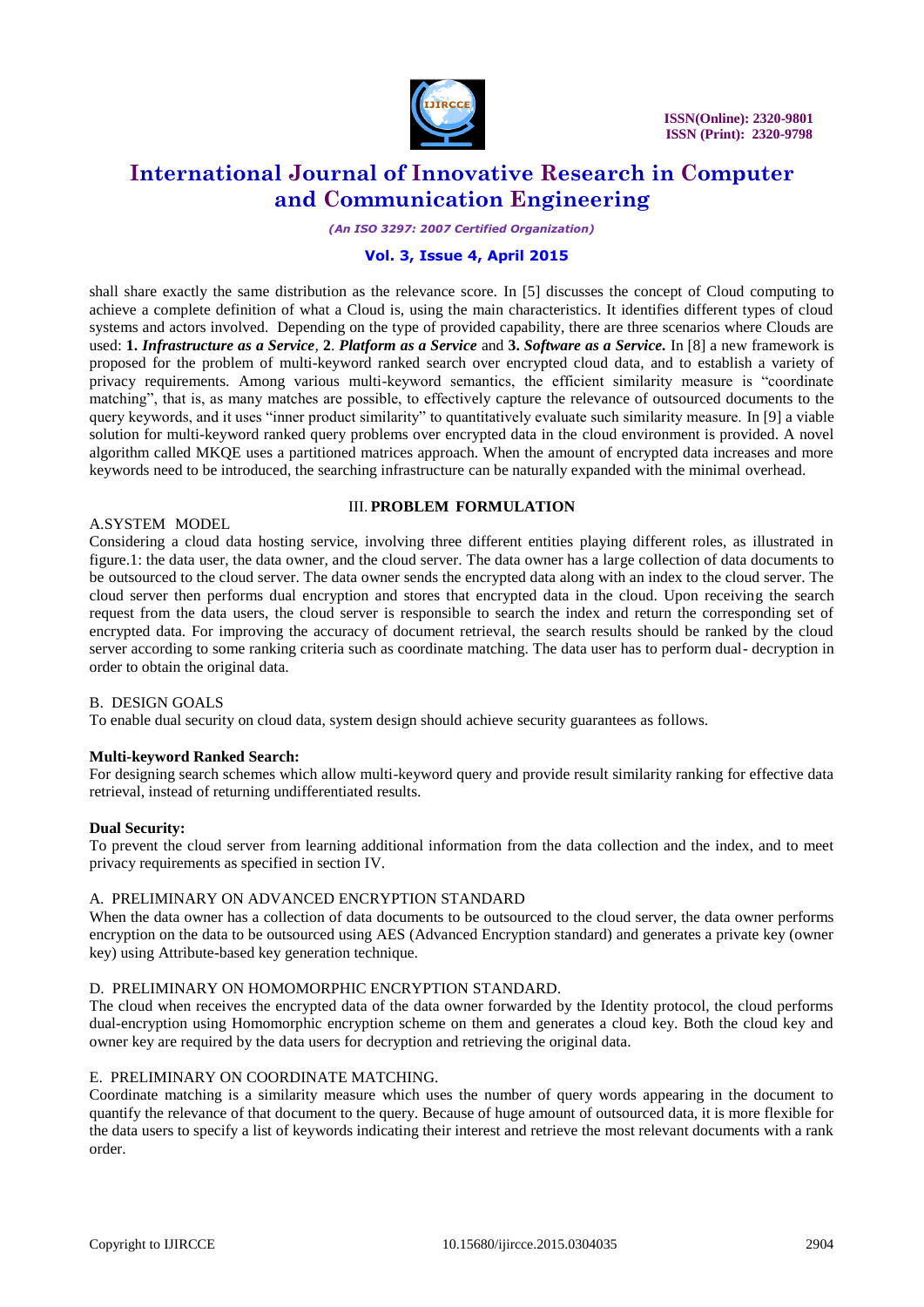

*(An ISO 3297: 2007 Certified Organization)*

#### **Vol. 3, Issue 4, April 2015**

#### F. PRELIMINARY ON XOR ENCRYPTION STANDARD.

For keyword privacy, the search query of data users are encrypted by them using XOR encryption standard. Upon receiving the search query from the data users, which is encrypted using XOR encryption scheme, the cloud server has the responsibility to search the index and return the corresponding set of encrypted documents. For improving the accuracy of document retrieval, the search results are to be ranked by the cloud server according to some ranking criteria such as coordinate matching techniques. Based on the frequency of occurrences of search keyword, relevant response is returned.

#### IV.**FRAMEWORK AND PRIVACY REQUIREMENTS**

In this section, the framework for dual security on encrypted cloud data are defined and established various strict system-wise privacy requirements for such a secure cloud data utilization system.

#### A. Framework

The entire system consists of five algorithms as follows.

**Step 1: Setup**: Data owner initializes the secret parameters of the data by creating key generation using Advanced Encryption Standard (AES).

**Step 2: Build Index**: The data owner builds a searchable index from unique words extracted from the data file collection. The owner then encrypts the data file collection and publishes the index, including keyword frequency, together with encrypted collection to the cloud server.

**Step 3: Dual Encryption**: Cloud server again encrypts the encrypted data and generates a cloud key using homomorphic encryption scheme.

**Step 4: Trapdoor**: To search the file collection for given keywords, the authorized data user generates and submits the search request in a secret form using XOR encryption scheme.

**Step 5: Query Retrieval**: Upon receiving the trapdoor, the cloud server will derive a list of matched file IDs and their corresponding relevance scores by searching the index via search index. The matched files will be sent back to the user in a ranked sequence based on relevance score.

B. Privacy Requirements

Privacy is the main factor when dealing with cloud data. As for data privacy, the data owner can use different encryption techniques to encrypt the data before outsourcing, and successfully prevent the cloud server from prying into the outsourced data. While dealing with index privacy, if the cloud server attempts to deduce any kind of association between the keywords and encrypted documents from the index, it may learn the major subject of a document. Therefore, the searchable index should be constructed to prevent the cloud server from performing such kind of association attacks. While dealing with keyword privacy, as data users normally prefer to keep their searching process from being exposed to others like the cloud servers, different encryption standard such as XOR can be employed on search query.

#### V. **METHODOLOGY**

Privacy-preserving Dual security on cloud data enhances security on data sent by the data owner to the cloud for storage. The entire system works as follows: When the data owner has a collection of data documents to be outsourced to the cloud server, the data owner performs encryption on the data to be outsourced using AES (Advanced Encryption standard) and generates a private key (owner key) using Attribute-based key generation technique.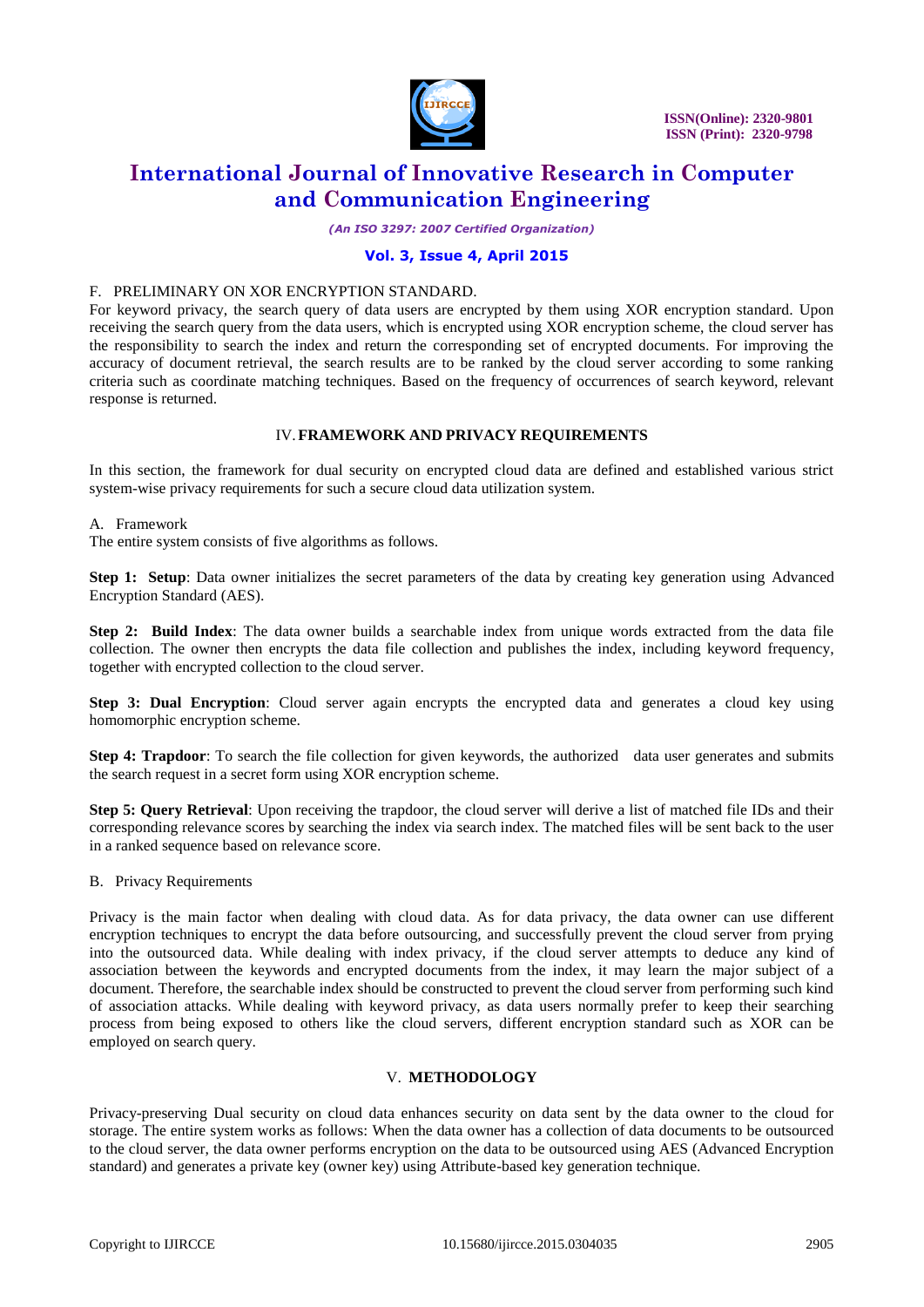

*(An ISO 3297: 2007 Certified Organization)*

#### **Vol. 3, Issue 4, April 2015**

To enable effective searching process over the encrypted data collection, the data owner, before outsourcing the data, will first build a searchable index from the data collection and then outsource both the index and the encrypted document collection to the cloud server.

The Identity protocol then performs both data owner verification before allowing the data owner to outsource the data to the cloud. The identity protocol then grant identity tokens to the verified data owners which become their identity. Then the files of verified data owners are forwarded by the Identity protocol to the cloud for storage.

The cloud when receives the encrypted data of the data owner forwarded by the Identity protocol, the cloud performs dual-encryption using Homomorphic encryption scheme on them and generates a cloud key.

Upon receiving the search query from the data users, which is encrypted using XOR encryption scheme, the cloud server has the responsibility to search the index and return the corresponding set of encrypted documents. For improving the accuracy of document retrieval, the search results must be ranked by the cloud server according to some ranking criteria such as coordinate matching techniques. Based on the frequency of occurrences of search keyword, relevant response is returned.

The data users when receives the required files according to their search query, they must first decrypt the encrypted files (First decryption) using the cloud key and then again decrypt the files (Second decryption) using the owner key. Then only they can retrieve the original data sent by the data owner. There by dual security is provided.

#### VI.**HOMOMORPHICENCRYPTION SCHEME**

Homomorphic encryption is the encryption scheme which means the various operations on the encrypted data Homomorphic encryption is the encryption on the already encrypted data rather than the original data with providing the result as it is done on the plain text. The complex mathematical operations can be performed on the cipher text without changing the nature of the encryption. So, to allow the Cloud provider to perform the operations on encrypted data without decrypting them requires using the cryptosystems based on Homomorphic Encryption.

A. History of the Homomorphic encryption

In 1978 Ronald Rivest, Leonard Adleman and Michael Dertouzos suggested for the first time the concept of Homomorphic encryption. The encryption system of Shafi Goldwasser and Silvio Micali was proposed in 1982 was a provable security encryption scheme which reached a remarkable level of safety, it was an additive Homomorphic encryption, but it can encrypt only a single bit. In the same concept in 1999 Pascal Paillier was also proposed a provable security encryption system that was also an additive Homomorphic encryption. Few years later, in 2005, Dan Boneh, Eu-Jin Goh and KobiNissim invented a system of provable security encryption, with which we can perform an unlimited number of additions but only one multiplication. In 2009 Craig Gentry of IBM has proposed the first encryption system "fully homomorphic" that evaluates an arbitrary number of additions and multiplications and thus calculate any type of function on encrypted data.

B. Functions of Homomorphic Encryption Scheme.

The Homomorphic Encryption (H) scheme consists of four basic functions:  $H = \{Key Generation, Encryption, Decryption, Evaluation\}$ 

**1. Key generation**: The cloud will generate a cloud key on the encrypted data that is sent by the data owner to the cloud server.

**2. Encryption**: Using cloud key the cloud will again encrypt the data in the cloud that is sent by the data owner for storage.